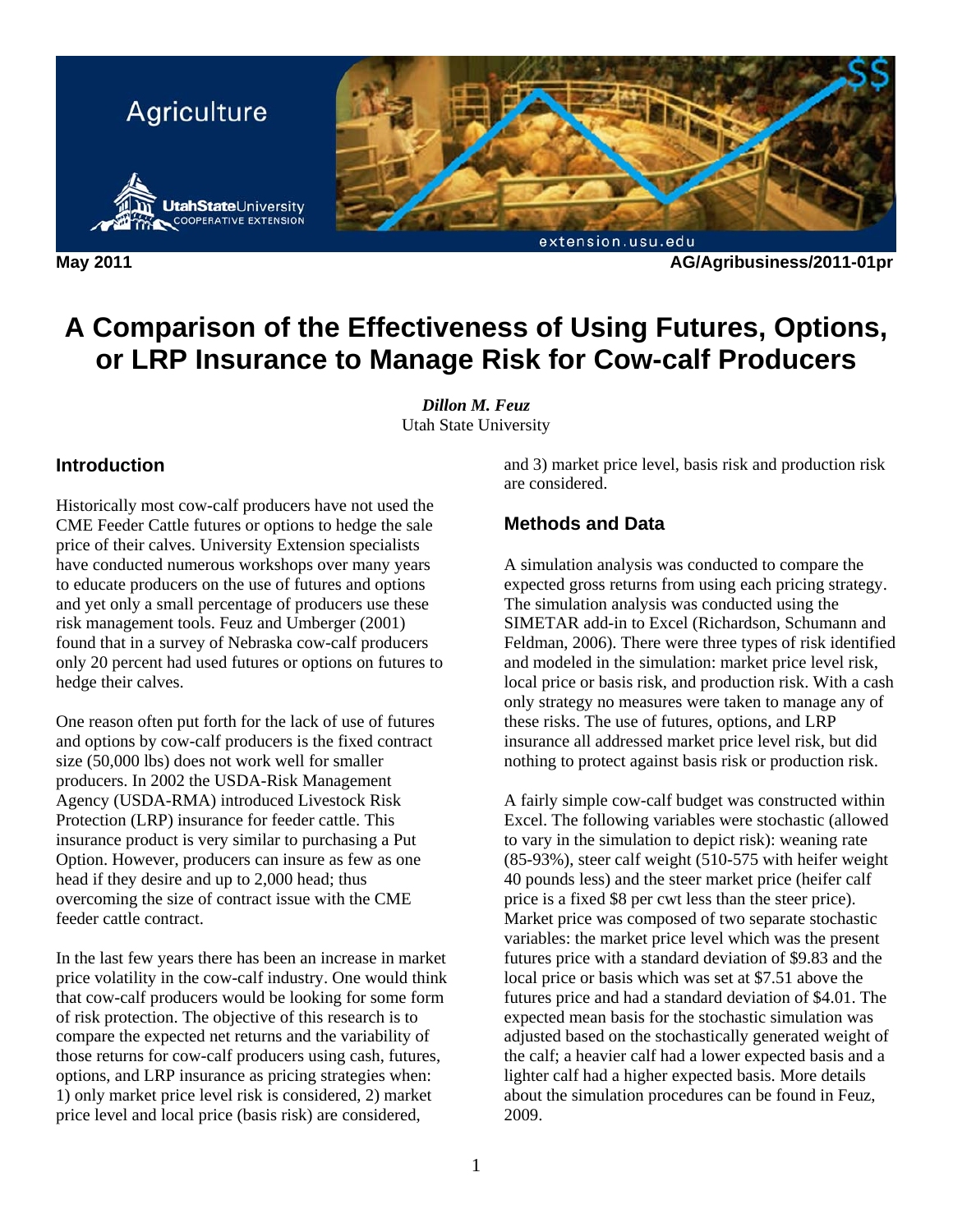When should cow-calf producers look to hedge their calves or buy LRP insurance? When the calf is born? When the previous calf is sold? When the cow is bred? Those hedges could range from approximately 7 to 16 months in duration. The feeder cattle contracts are only listed for 12 months in advance of expiration. However, while the futures contracts are listed that far in advance, often there are no options traded more than 6 months in advance of expiration. Likewise, a producer can theoretically purchase LRP insurance 52 weeks in advance of the expected sale date. However, when no options are traded that far in advance, you also cannot purchase the insurance. The reality in the market place is the options and LRP insurance is often only available for about 6 months, 26 weeks prior to the expected sale date. Many cow-calf producers who forward contract their calves either direct with a buyer or through a satellite video auction do not do so prior to July. For this simulation a 17 week forward pricing scenario was used essentially taking an action in early summer for an expected fall calf sale.

Four separate simulations of 500 iterations each were conducted: the first simulation involved only market level risk and the weight of calves to sell was expected to equal 50,000 pounds, one CME feeder cattle contract; the second simulation was the same as the first with the exception that the number of cows were reduced to show differences in the pricing alternatives when there is not sufficient weight to fulfill a feeder cattle contract; the third simulation analysis involved market level risk and basis risk for the expected 50,000 pounds of calves to sell; and the fourth simulation included market level, basis risk and production risk.

#### **Results**

The initial simulation was run with only market price level risk as a stochastic variable. Figure 1 contains cumulative distribution functions (CDFs) of the four pricing alternatives. A few important observations can be made from this set of CDFs. The futures hedge eliminates most of the market price level risk faced by cow-calf producers. The model sells 15% of the cows each year as culls, and no price protection is taken on them. That is the source of variability. Since the futures were assumed to be efficient, there is an equal probability that cash prices will be higher or lower than the hedged price. Both the put option and LRP insurance protect against downside price risk and yet allow producers to take advantage of higher market prices. There is also little difference between the put option and LRP insurance. A futures hedge, a put option, and LRP insurance all behave as theory would suggest and as is taught to producers by Extension specialists.

The second simulation (Figure 2) involved looking at the pricing alternative when there was not sufficient number of calves being marketed to fill a feeder cattle contract. In the first scenario, the number of cows to calve was set so that the expected pounds of calves to sell would equal 50,000. For this second scenario, cow numbers were reduced so that the expected pounds of calves to sell would be 25,000. With this scenario, the futures hedge becomes more risky as producers are over hedged. Effectively they are speculating on half of a contract. The LRP insurance is superior to the put option if the market is above the expected price, but the put is superior if the market declines. The reason for this is that when prices rise, there is no insurance indemnity paid nor option premium to sell in the market place. However, with the put, producers had to pay for insurance on 50,000 pounds, whereas with the LRP insurance, producers only paid for 25,000 pounds. When prices decline, the put is superior because producers receive the put premium on 50,000 lbs but the LRP insurance only pays out on the insured 25,000 lbs.

The third simulation scenario involved the addition of basis risk with market level risk. This is the price risk that cattle producers face. Figure 3 contains the CDFs for this simulation. The futures hedge pricing alternative still reduces price risk the most. However, variability or risk as measured by the standard deviation of per cow returns as more than doubled for the hedge pricing scenario when both basis and market level risk is considered, as compared to the first scenario when only market level risk was considered. The put option and LRP insurance alternative are still very close in their distribution of returns.

The last simulated scenario involves market level, basis and production risk. The CDFs for this simulation are displayed in Figure 4. The distributions appear similar to those from the previous scenario with the addition of slightly more variability. The means and variances for each simulated distribution for this final scenario were tested for significant differences. The futures hedge pricing alternative results in a statistically smaller variance than all other alternatives. Using either put options or LRP insurance statistically reduces variance from the cash alternative and option and LRP variance are statistically equivalent.

#### **Implications**

There are several implications from this research. The first implication is that producers can reduce the variability of returns by using futures, put options or LRP insurance. However, with a futures hedge, which eliminates the most variability, that reduction not only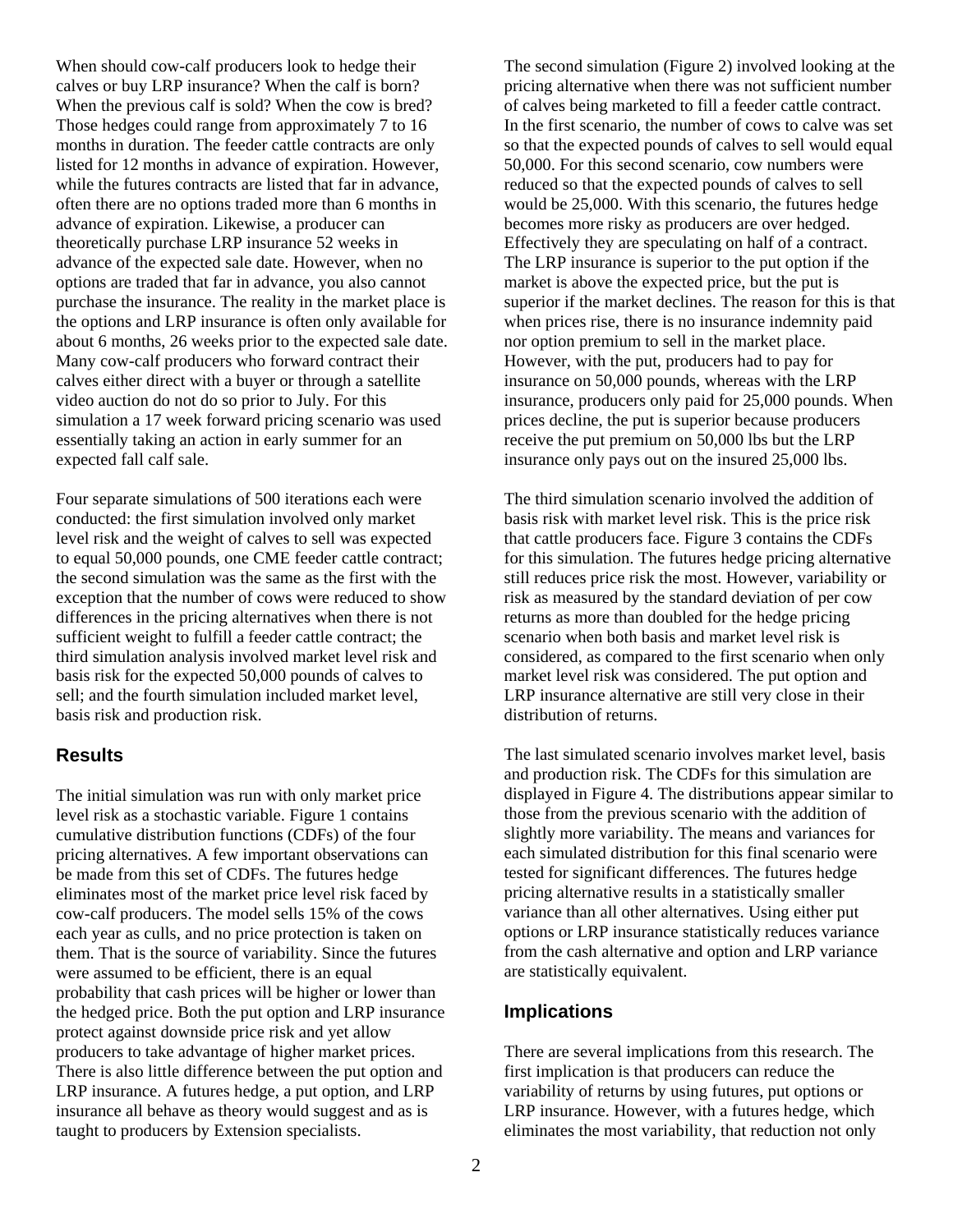eliminates significant downside risk but also caps upside potential. This remains a stumbling block for many producers. Another implication from this research is that it appears that LRP insurance is a good substitute for buying a put option for those producers who would prefer to deal with an insurance salesman rather than a commodity broker. The LRP insurance premiums are priced similar to the put option premiums and the resulting distributions of returns are statistically equivalent. For those smaller producers, who have not been able to utilize the option market because they could not fill a feeder cattle contract, it appears the LRP insurance is a viable alternative.

## **References**

Feuz, D.M. 2009. "A Comparison of the Effectiveness of Using Futures, Options, LRP Insurance, or AGR-Lite Insurance to Manage Risk for Cow-calf Producers" NCCC-134 Proceedings, St Louis, MO. April 20-21. http://ageconsearch.umn.edu/bitstream/53046/2/con fp12-09.pdf

Feuz, D.M., and Wendy J. Umberger. 2001. "Results of a 1999 Survey of the Feeding and Marketing Practices of Cow-calf and Feedlot Producers in Nebraska." Institute of Agriculture and Natural Resources, University of Nebraska-Lincoln. Research Bulletin 342. February.

Richardson, J.W., K.D. Schumann, and P.A. Feldman. 2006. *Simetar, Simulation & Econometrics to Analyze Risk*. Simetar, Inc., College Station, TX.



**Figure 1. CDFs for the pricing alternatives when only market level risk is considered.**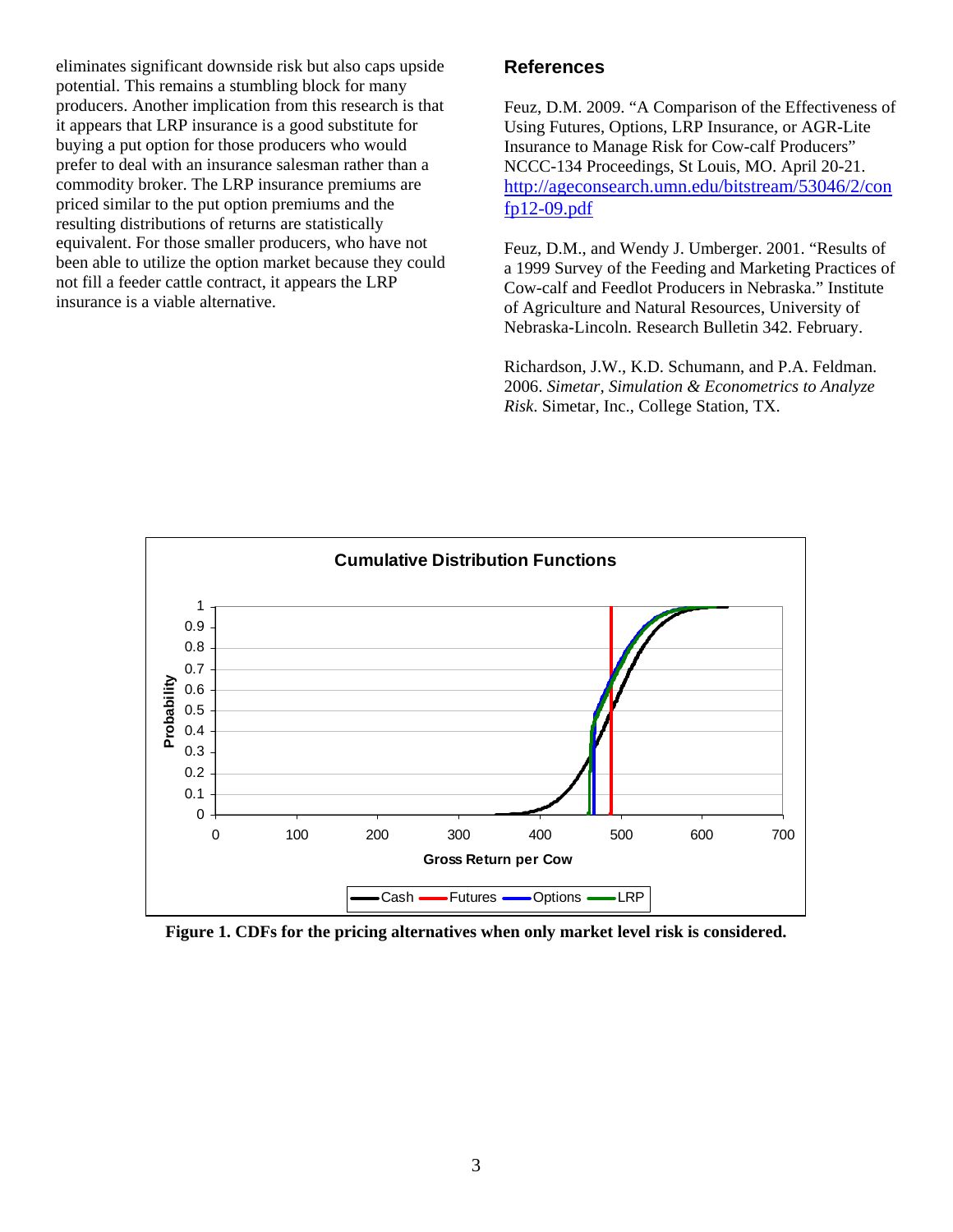

**Figure 2. CDFs when only market level risk is consider but when there is less than a full contract of weight to sell.** 



**Figure 3. CDFs for the pricing alternatives when market level and basis risk are considered.**